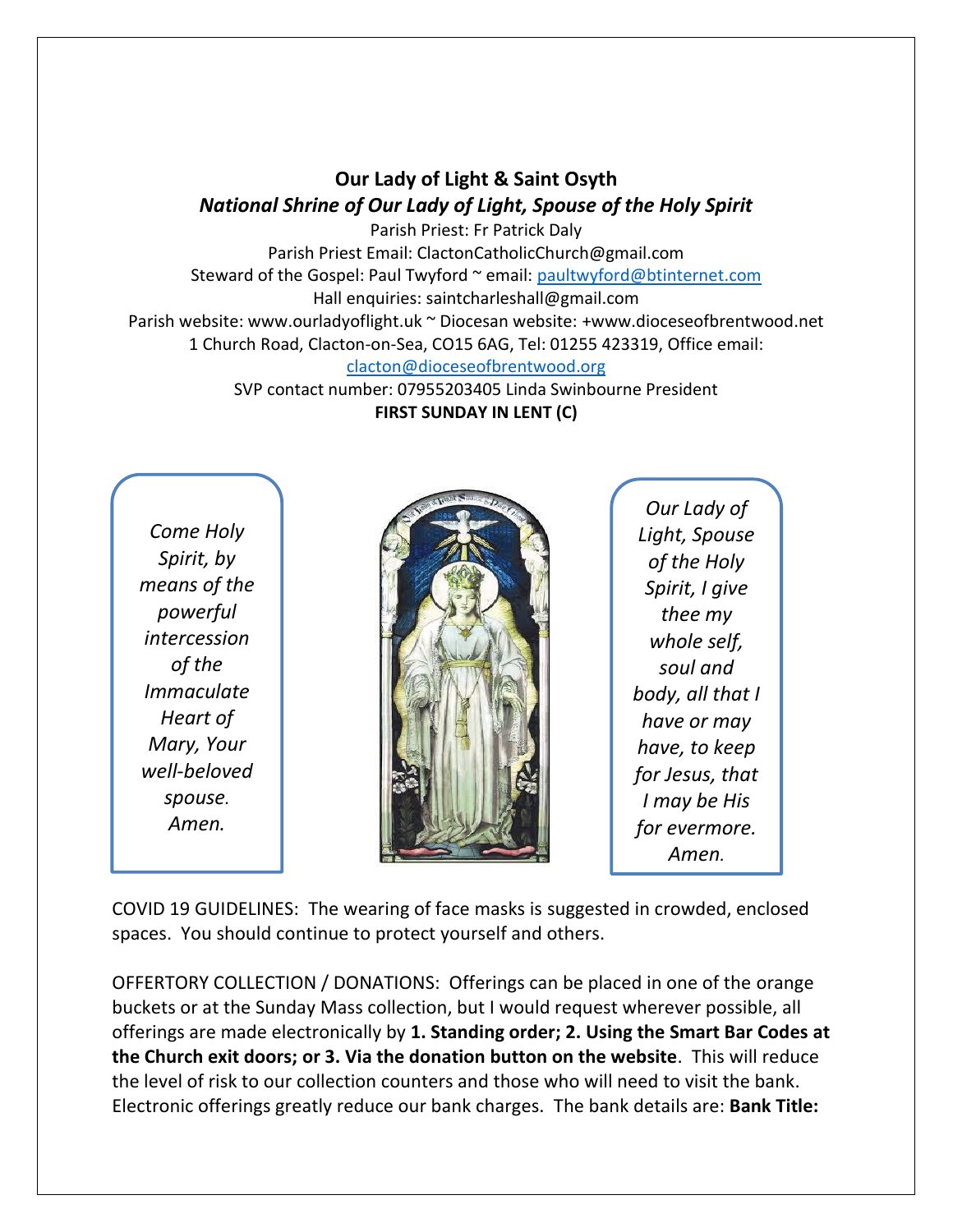## **Catholic Church Clacton-on-Sea, Sort Code 401322, Account Number: 41020463.**

Members of the gift-aid scheme should quote their name and gift aid number in the Reference. Funds received last week:

Electronic Offerings £466.22 of which £265.00 was gift aided.

Collection Offerings £593.50 of which £198.00 was gift aided.

Thank you for your generosity, for Gift Aiding your offerings, and for your support of the Parish. Fr Patrick.

## LUKE 4:1-13

In today's Gospel, we are told of Jesus's 40 days in the desert. Jesus had just been baptised by John the Baptist and now entered the wilderness to prepare for His mission, which would lead Him to His crucifixion and death. We are invited during the holy season of lent to enter the desert with Jesus to prepare for our mission in life to love. Jesus was filled with the Holy Spirit. At our Baptism and Confirmation, we are filled with the Holy Spirit. Jesus Christ is the source of the Holy Spirit through the Holy Sacraments of the Church. Jesus fasted for 40 days and then was subjected to the temptations of the devil. The devil at this time had no power over Jesus. Jesus rejected his offerings of temporal power, idol worship, and testing of God.

At the end of the Gospel, we are told that the devil left Jesus, to return at the appointed time. The appointed time was the Garden of Gethsemane and the Passion of Jesus Christ. For a short period, Jesus would be subject to the full force of evil. In this act, He took upon Himself all the sins of the world. The Holy Spirit that led Jesus into the wilderness would now raise Jesus from the dead. The death and Resurrection of Jesus Christ is His victory over sin and death.

The battle for our eternal souls has been won. We simply need to stay close to the person of Jesus Christ and to choose to love. There are many opportunities to come closer to Jesus during Lent, we have the Exposition of the Blessed Sacrament and private prayer every Saturday, the Sacrament of Reconciliation, weekday Masses, and Friday evening Stations of the Cross, and we have the services of Holy Week.

BRENTWOOD SYNOD MEETING: Fr Patrick will be attending the Synod on Saturday 5<sup>th</sup> March. Please note that there is no morning Mass on Saturday or the Sacrament of Reconciliation.

STATIONS OF THE CROSS: Every Friday evening at 7.00 pm in the church. Please bring your children or grandchildren. It is very important that they experience this devotion.

FAMILY FAST DAY: On Friday 13<sup>th</sup> March you should fast and give any money not spent on food to CAFOD. There will be a second collection next weekend at all Masses for CAFOD.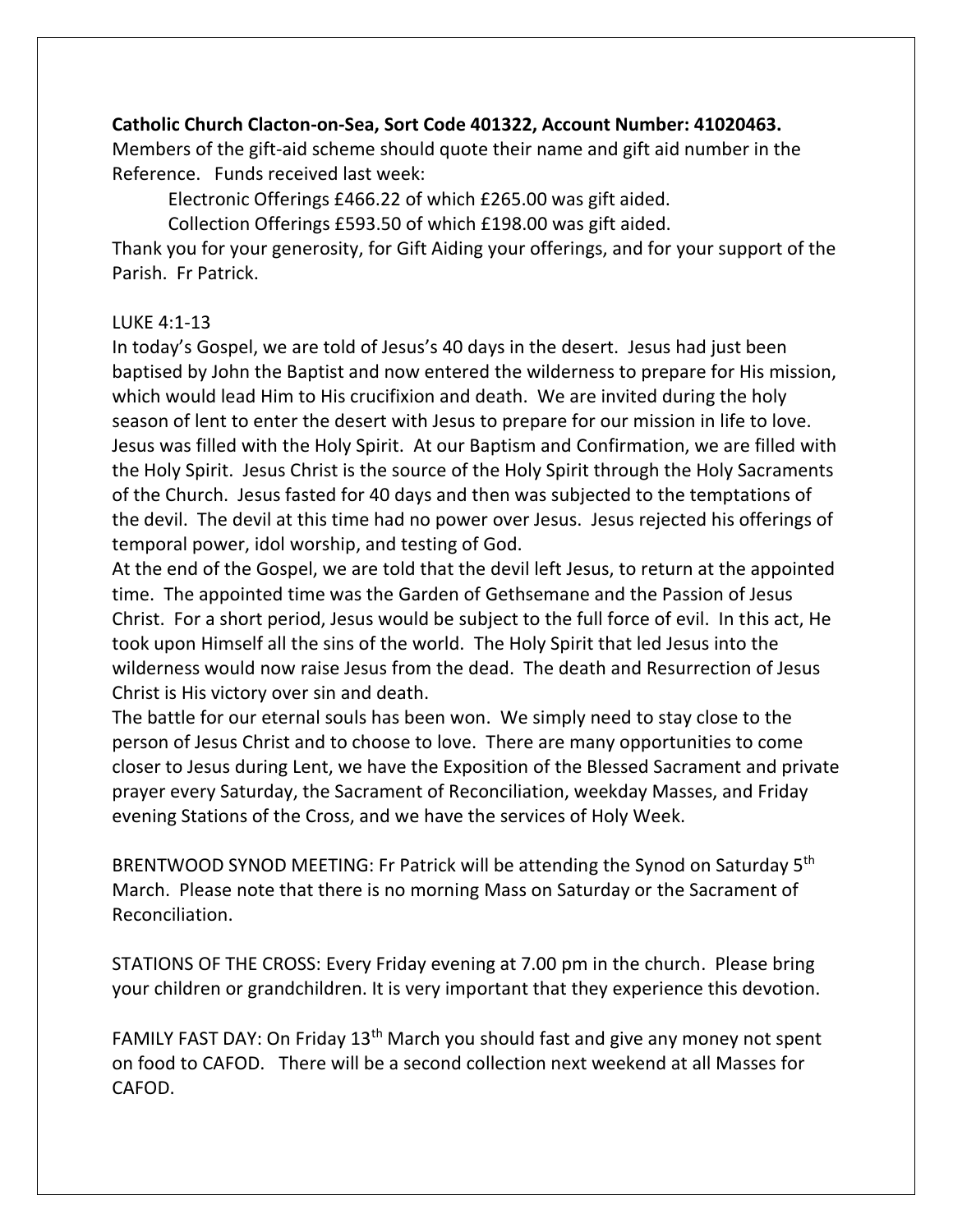BRENTWOOD YOUTH SERVICE 2022 EVENTS: Please see [www.bcys.net/events](http://www.bcys.net/events) for information.

CHURCH CLEANING TEAM: A big thank you for the wonderful job you are doing keeping the Lord's house clean. May God reward you. Fr Patrick.

LENT READINGS: The Scripture readings for Lent are particularly rich and a major source of help in living a good Lent. Fr Adrian Graffy, parish priest, Scripture scholar, and member of the Pontifical Biblical Commission, has prepared commentaries on all the readings in the Liturgy of the Word at Mass throughout Lent, from Ash Wednesday to Good Friday. The full text of the biblical readings and commentary are accessible from the home page of [www.whatgoodnews.org](http://www.whatgoodnews.org/)

DIOCESAN PILGRIMAGE TO LOURDES: Bp Alan will lead the diocesan pilgrimage to Lourdes from 24 – 29 July; a time to pray at the Grotto of Our Lady and enjoy the opportunities of this experience. You can book now on-line: [www.tangney](http://www.tangney-tours.com/brentwood)[tours.com/brentwood](http://www.tangney-tours.com/brentwood) For further information, please phone Cathy O'Connor, the Administrative Director: 01206 735623.

WEBSITE TO HELP UKRAINE: CARITAS has a webpage dedicated to ways that people can help – through prayer, financial donations, and donations of food, medical supplies, and clothing. All the information is at: *[www.caritasbrentwood.org/ukraine](http://www.caritasbrentwood.org/ukraine)*

DIVORCED, WIDOWED OR SEPARATED: If you are single again following divorce, separation or the death of your partner, a residential weekend to help you to heal will be held from 8th to 10th April 2022 at the Sion Community, Brentwood, Essex. If you would like more details, please ring Freda 01322-838415 or Maura 07795-498445 or email besouthofengland@gmail.com

| Saturday 5 <sup>th</sup> March 2022. | 11.00 am to 1.00 pm.   | Church is open for private    |
|--------------------------------------|------------------------|-------------------------------|
|                                      |                        | prayer with Exposition of the |
|                                      |                        | <b>Blessed Sacrament.</b>     |
| Saturday 5 <sup>th</sup> March 2022. | 12.00 pm.              | THE HOLY ROSARY.              |
| Saturday 5 <sup>th</sup> March 2022. | $6.00 \,\mathrm{pm}$ . | MASS: Gary & Steven           |
| Vigil of The First Sunday in         |                        | <b>Andrews Intentions</b>     |
| Lent. $(C)$ .                        |                        | Sydney, Sonya & Shane.        |

## **THIS WEEK'S SERVICES.**